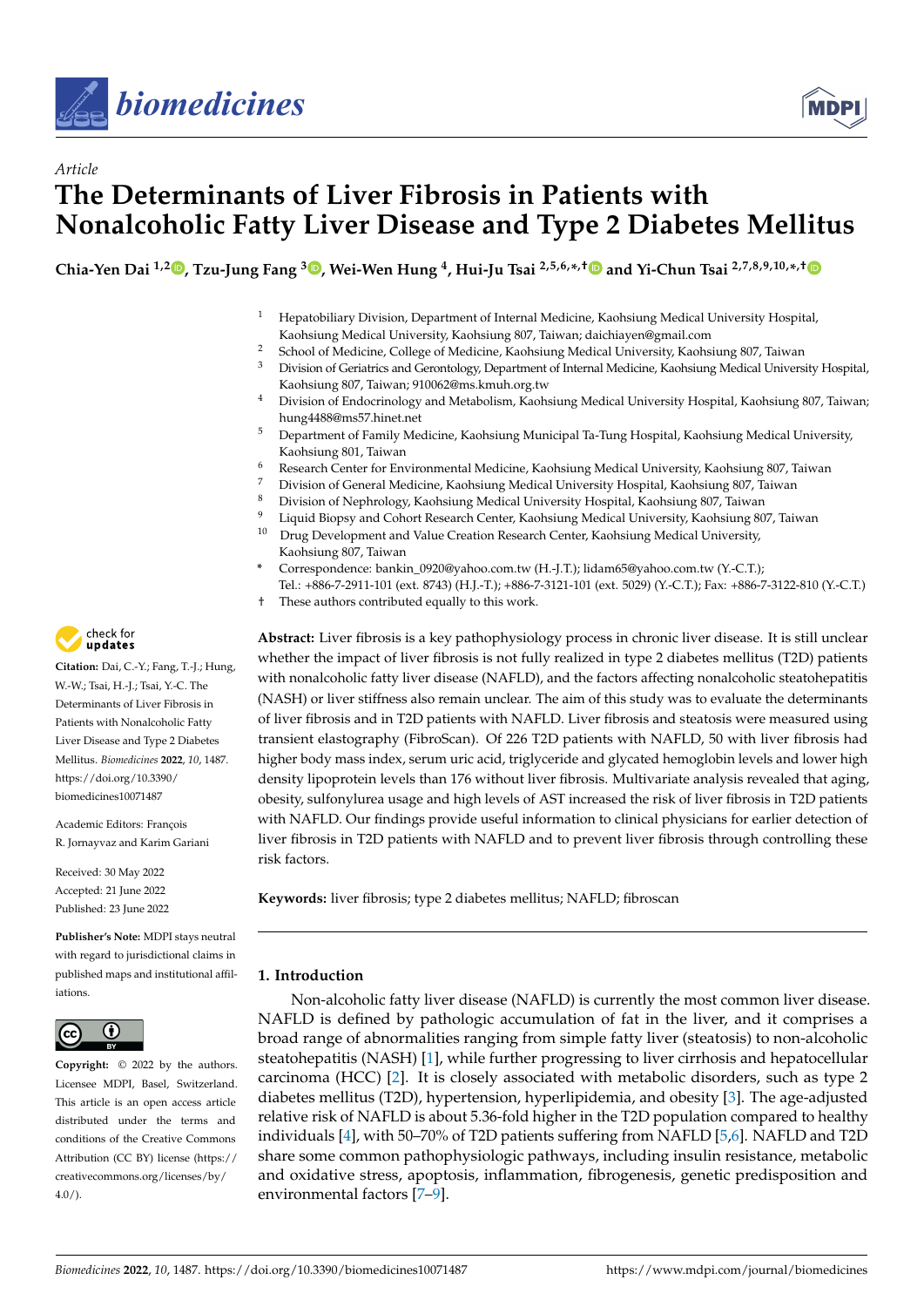The presence of T2D is associated with NAFLD progression to advanced fibrosis, cirrhosis and HCC [\[10–](#page-9-3)[12\]](#page-9-4), with the prevalence of liver fibrosis being significantly higher in patients with T2D than in the general population [\[13\]](#page-9-5). Moreover, the prevalence of liver fibrosis among patients with both T2D and NAFLD is 17.02% [\[14\]](#page-9-6), and the interaction among T2D, NAFLD and liver fibrosis is complicated. Hyperglycemia can induce deleterious effects on liver cells and initiate NAFLD progression from simple steatosis to NASH and fibrosis [\[15\]](#page-9-7); additionally, NAFLD increases the risk of liver fibrosis in T2D patients [\[16\]](#page-9-8). Untreated liver fibrosis will turn into irreversible cirrhosis and HCC, thereby leading to mortality [\[16\]](#page-9-8). Several biochemical parameters and diagnostic panels of liver fibrosis have been evaluated [\[17,](#page-9-9)[18\]](#page-9-10), and early screening and diagnosis of liver fibrosis in T2D patients with NAFLD could improve the long-term prognosis of patients [\[19\]](#page-9-11). However, few studies have focused on the risk factors for the occurrence of liver fibrosis in T2D patients with NAFLD. Accordingly, the aim of this study is to evaluate the determinants of liver fibrosis in T2D patients with NAFLD.

### **2. Materials and Methods**

## *2.1. Study Participants*

This observational study was conducted at a tertiary hospital in Southern Taiwan. We enrolled 226 T2D patients from October 2016 to April 2020. Patients with hepatitis B, hepatitis C, autoimmune hepatitis, and alcohol consumption >30 grams per day on average before enrollment of this study were excluded. All study subjects were enrolled in the T2D education program and the principles of diet therapy to T2D were delivered on an individual basis. The study protocol was approved by the Institutional Review Board of Kaohsiung Medical University Hospital (KMUHIRB-G(II)-20160021). Informed consent was obtained in written form from all patients, and all clinical investigations were conducted according to the principles expressed in the Declaration of Helsinki.

#### *2.2. Sample and Clinical Data Collection*

The definition of T2D included a history of T2D, the use of anti-diabetic agents, or blood glucose levels based on American Diabetes Association criteria. Demographics and clinical data were obtained from medical records and interviews with the patients at enrollment. Hypertension was clarified as a hypertensive history or the use of antihypertensive medications. The information of the use of anti-diabetic agents (sulfonylurea, metformin, dipeptidyl peptidase 4 (DPP-4) inhibitor, thiazolidinedione and insulin) and statins at enrollment was obtained from medical records. Body mass index (BMI) was calculated as body weight divided by body height squared. The patients were asked to fast for at least 12 h before blood sample collection for biochemistry studies including liver and kidney function, lipid profile, uric acid, and glycated hemoglobin.

### *2.3. Liver Steatosis and Stiffness Measurement*

Liver steatosis and stiffness were measured using FibroScan (Echosens, Paris, France) at enrollment. FibroScan, as an ultrasound-based method of elastography, can evaluate liver steatosis and fibrosis by measuring the controlled attenuation parameter (CAP) and E med, respectively, with strong correlation of stage of liver steatosis and fibrosis examined by simultaneous liver biopsy [\[20\]](#page-9-12). NAFLD was defined as  $CAP > 238$  dB/m, and liver fibrosis was defined as E med > 7.0 kilopascals (kPa) [\[21](#page-9-13)[,22\]](#page-9-14).

The FibroScan-aspartate aminotransferase (FAST) score was calculated based on the follow-ing formula [\[23\]](#page-9-15): FAST = (exp (-1.65 + 1.07  $\times$  ln (LSM) + 2.66  $\times$  10<sup>-8</sup>  $\times$  CAP<sup>3</sup>-63.3  $\times$  AST<sup>-1</sup>))/  $(1 + \exp(-1.65 + 1.07 \times \ln[\text{LSM}] + 2.66 \times 10^{-8} \times \text{CAP}^3 - 63.3 \times \text{AST}^{-1})$ ). The risk of NASH was divided into three groups: low-risk (FAST score  $\leq$ 0.35), indeterminate risk  $(0.35 <$  FAST score  $< 0.67$ ), and high-risk (FAST score  $\geq 0.67$ ) [\[23\]](#page-9-15). We defined increased risk of NASH as FAST score  $\geq$  0.35 [\[23\]](#page-9-15). The Fibrosis-4 (FIB) index was calculated as a previous study [\[24\]](#page-9-16).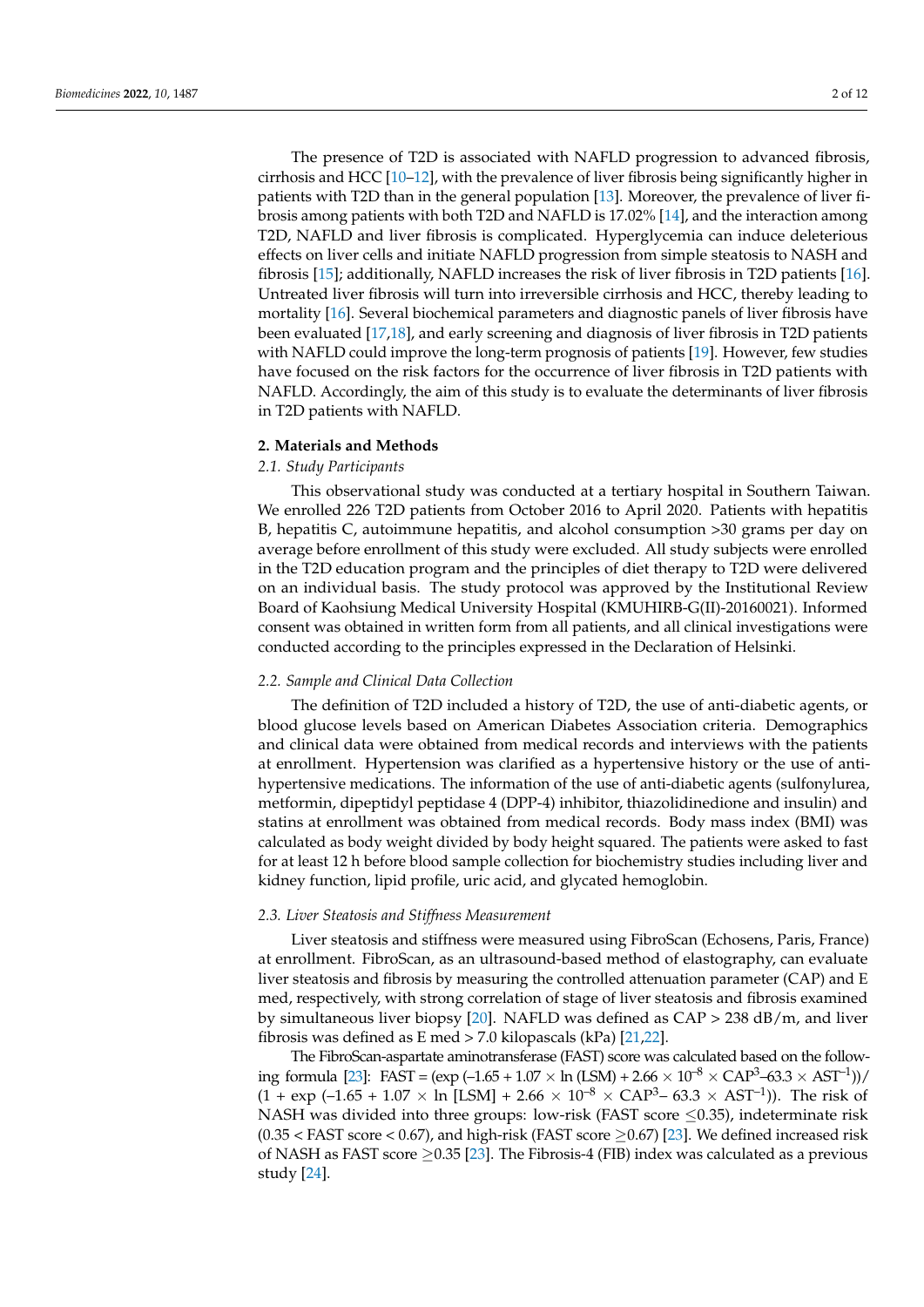## *2.4. Statistical Analysis*

The baseline characteristics of the patients were stratified by liver stiffness. Categorical variables were presented as percentages. Continuous variables were presented as mean  $\pm$  SD or median (25th, 75th percentile) and those with skewed distribution were logtransformed to approximate normal distribution. Independent *t*-test or the Mann–Whitney U analysis was used to analyze the significance of differences in continuous variables between two groups, while Chi-square test was used to test differences in the distribution of categorical variables. Correlations among continuous variables were examined using Spearman correlation analysis. Multivariate logistic regression models were used to evaluate the association between clinical factors and liver stiffness. All the variables in Table [1](#page-2-0) tested by univariate analysis and those variables with *p*-value less than 0.05, age, and sex were selected in multivariate analysis. Statistical analyses were conducted using SPSS version 22.0 for Windows (SPSS Inc., Chicago, IL, USA) and the graphs were made by GraphPad Prism 9.0 (GraphPad Software Inc., San Diego, CA, USA). Statistical significance was set at a two-sided *p*-value of <0.05.

<span id="page-2-0"></span>**Table 1.** The characteristics of study participants.

|                                             | <b>Entire Cohort</b><br>$(n = 226)$ | $F0-F1$<br>$(n = 176)$ | $F2-F4$<br>$(n = 50)$ | $p$ -Value |
|---------------------------------------------|-------------------------------------|------------------------|-----------------------|------------|
| Age, year                                   | $62.1 \pm 10.7$                     | $61.8 \pm 10.5$        | $63.1 \pm 11.3$       | 0.46       |
| Sex (male), %                               | 51.8                                | 50.6                   | 56.0                  | 0.71       |
| Smoke, %                                    | 26.1                                | 25.0                   | 30.0                  | 0.48       |
| Alcohol, %                                  | 19.9                                | 18.8                   | 24.0                  | 0.41       |
| Heart disease, %                            | 34.5                                | 35.2                   | 32.0                  | 0.67       |
| Hypertension, %                             | 65.0                                | 63.6                   | 70.0                  | 0.41       |
| Hyperlipidemia, %                           | 81.0                                | 82.4                   | 76.0                  | 0.31       |
| T2D duration, year                          | $10.0 \pm 7.8$                      | $10.4 \pm 7.6$         | $8.6 \pm 8.3$         | 0.21       |
| Body Mass Index, $\text{kg/m}^2$            | $27.3 \pm 4.1$                      | $26.7 \pm 3.8$         | $29.2 \pm 4.5$        | 0.001      |
| Body Mass Index $\geq$ 25 kg/m <sup>2</sup> | 68.6                                | 63.6                   | 86.0                  | 0.003      |
| Emed, kPa                                   | 5.3(4.4, 6.8)                       | 4.8(4.3,5.8)           | 10.4(8.2,15.8)        | < 0.001    |
| CAP, dB/m                                   | $294.5 \pm 39.3$                    | $291.4 \pm 38.4$       | $305.4 \pm 40.7$      | 0.03       |
| $FIB-4$                                     | $1.5 \pm 0.8$                       | $1.4 \pm 0.6$          | $2.0 \pm 1.0$         | < 0.001    |
| FAST score                                  | $0.25 \pm 0.20$                     | $0.17 \pm 0.12$        | $0.50 \pm 0.21$       | < 0.001    |
| FAST score $\geq$ 0.35, %                   | 22.6                                | 8.0                    | 74.0                  | < 0.001    |
| Medication                                  |                                     |                        |                       |            |
| Sulfonylurea (yes vs. no)                   | 47.3                                | 43.8                   | 60.0                  | 0.04       |
| DPP4 inhibitor (yes vs. no)                 | 64.2                                | 61.4                   | 74.0                  | 0.10       |
| Metformin (yes vs. no)                      | 81.0                                | 82.4                   | 76.0                  | 0.31       |
| Thiazolidinedione (yes vs.no)               | 38.9                                | 42.6                   | 26.0                  | 0.03       |
| Insulin (yes vs. no)                        | 13.3                                | 12.5                   | 16.0                  | 0.52       |
| Statin (yes vs. no)                         | 46.9                                | 47.7                   | 44.0                  | 0.64       |
| Laboratory parameters                       |                                     |                        |                       |            |
| Creatinine, $mg/dL$                         | $1.0 \pm 0.5$                       | $1.0 \pm 0.4$          | $1.0 \pm 0.6$         | 0.25       |
| Hemoglobin, g/dL                            | $13.7 \pm 1.6$                      | $13.7 \pm 1.5$         | $13.7 \pm 1.8$        | 0.76       |
| Albumin, g/dL                               | $4.6 \pm 0.3$                       | $4.6 \pm 0.3$          | $4.6 \pm 0.2$         | 0.88       |
| Uric acid, mg/dL                            | $5.8 \pm 1.6$                       | $5.7 \pm 1.5$          | $6.4 \pm 1.8$         | 0.003      |
| AST, IU/L                                   | $30.6 \pm 14.8$                     | $27.4 \pm 9.8$         | $41.8 \pm 22.4$       | < 0.001    |
| ALT, IU/L                                   | $34.8 \pm 25.9$                     | $30.7 \pm 19.9$        | $49.3 \pm 37.2$       | < 0.001    |
| Cholesterol, mg/dL                          | $167.7 \pm 39.7$                    | $167.9 \pm 39.4$       | $167.0 \pm 41.2$      | 0.89       |
| Triglyceride, mg/dL                         | 127 (95,179)                        | 123 (91,178)           | 148 (108,181)         | 0.09       |
| HDL-C, mg/dL                                | $44.7 \pm 16.9$                     | $45.9 \pm 18.2$        | $40.3 \pm 10.3$       | 0.006      |
| $LDL-C, mg/dL$                              | $94.2 \pm 33.1$                     | $93.6 \pm 31.7$        | $96.0 \pm 38.1$       | 0.69       |
| HbA1C, %                                    | 6.9(6.4,7.9)                        | 6.9(6.4,7.8)           | 7.6(6.5, 8.5)         | 0.07       |

Abbreviations: DPP4, Dipeptidyl peptidase 4; FAST, FibroScan-aspartate aminotransferase; AST, aspartate aminotransferase; ALT, alanine aminotransferase; HDL, high-density lipoprotein; LDL, low density-lipoprotein; CAP, Controlled Attenuation Parameter; FIB-4: Fibrosis-4; HbA1C, glycated hemoglobin.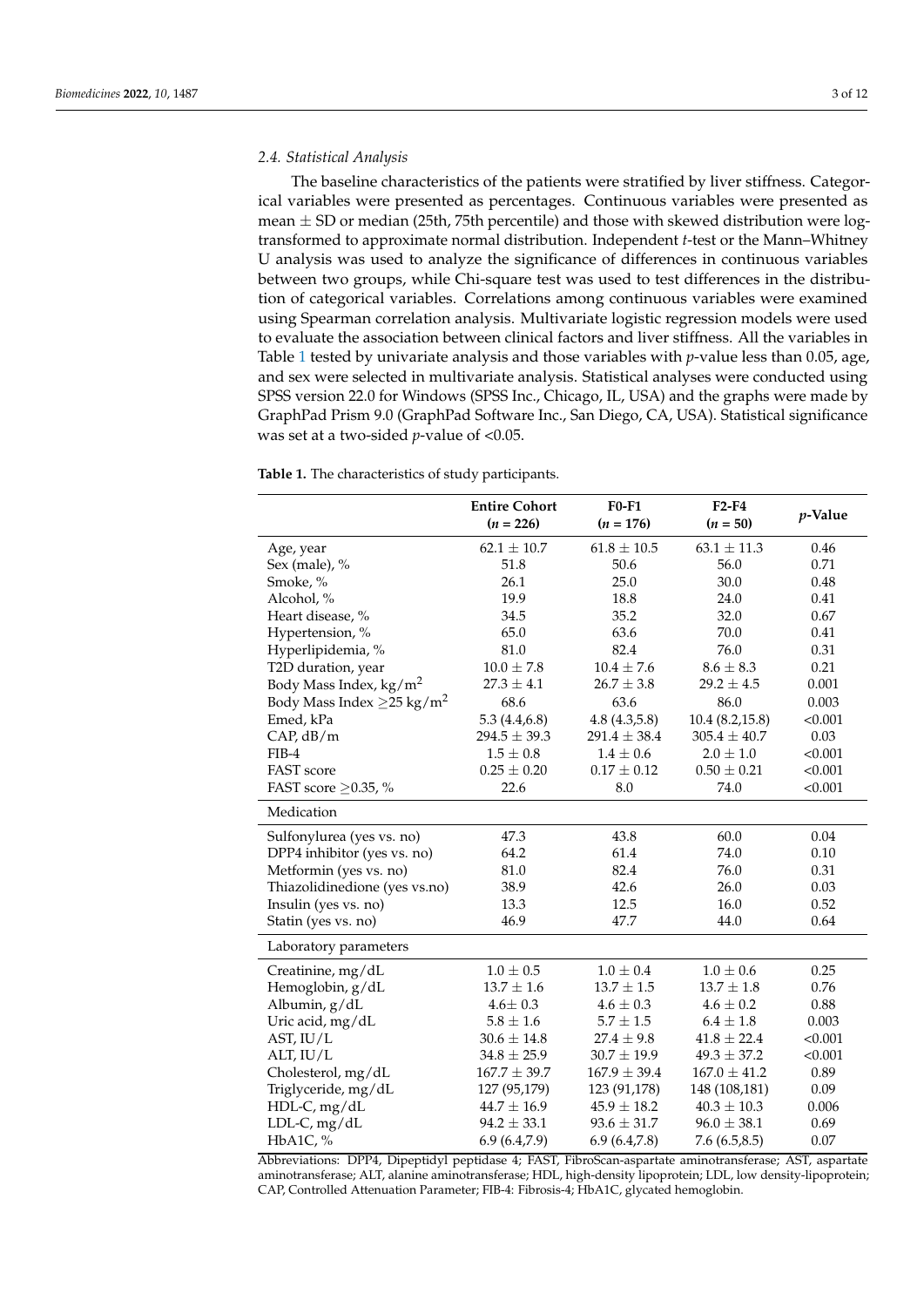## **3. Results**

#### *3.1. Characteristics of Entire Cohort*

The comparison of clinical characteristics between groups based on the severity of liver stiffness is shown in Table [1.](#page-2-0) Of 226 T2D patients with NAFLD, 50 had liver fibrosis. Mean age was 62.1  $\pm$  10.7 years, males comprised 51.8%, T2D duration was 10.0  $\pm$  7.8 years, and median glycated hemoglobin was 6.9%, while 26.1% of subjects had a smoking habit and 19.9% had an alcohol consumption habit. The prevalence of hypertension, heart disease, and hyperlipidemia was 65.0%, 34.5%, and 81.0%, respectively. The median of E med was 5.3 (4.3, 6.4) kPa, and the means of CAP and FAST score were  $294.5 \pm 39.3$  dB/m and  $0.25 \pm 0.20$ , respectively. Twenty-two percent of T2D patients with NAFLD had increased risk of NASH. Among anti-diabetic agents, T2D patients with NAFLD with liver stiffness had a higher prevalence of sulfonylurea usage and lower prevalence of thiazolidinedione usage compared with those without liver stiffness. There was no difference in the proportion of smoking, alcohol, or statin usage between the two groups. High BMI, serum uric acid, triglyceride and glycated hemoglobin levels, and lower high-density lipoprotein-cholesterol (HDL-C) levels, and AST and alanine aminotransferase (ALT) activities were found in T2D patients who had NAFLD with liver stiffness than those without liver stiffness.

# *3.2. Determinants of Liver Stiffness in T2D Patients with NAFLD*

To examine the relationship between clinical parameters and E med, Spearman correlation was used. We found a positive correlation between E med level and BMI ( $r = 0.26$ , *p* < 0.001), serum uric acid (r = 0.23, *p* < 0.001), AST (r = 0.44, *p* < 0.001), ALT (r = 0.41,  $p < 0.001$ ) and triglyceride levels ( $r = 0.13$ ,  $p = 0.04$ ) and negative correlation between E med and serum HDL-cholesterol level ( $r = -0.25$ ,  $p < 0.001$ ) (Figure [1\)](#page-4-0). Furthermore, logistic regression was used to analyze the determinants of liver fibrosis in T2D patients with NAFLD. In univariate analysis, CAP, BMI, serum uric acid level, AST and ALT activities, and sulfonylurea usage were significantly and positively associated with increased risk of liver stiffness. Thiazolidinedione usage and serum HDL level were negatively correlated with an increased risk of liver fibrosis (Table [2\)](#page-5-0). Adjusting for age, sex, CAP, BMI, sulfonylurea and thiazolidinedione usage, serum uric acid and HDL-C levels and AST and ALT activities in multivariate analysis, the results revealed that patients with older age (odds ratio (OR): 1.06, 95% confidence index (CI): 1.01–1.11), high BMI (OR: 1.14, 95% CI: 1.02–1.26), sulfonylurea usage (OR: 2.83, 95% CI: 1.22–6.57), and elevated AST activity (OR: 1.12, 95% CI: 1.05–1.19) had an increased risk of liver fibrosis in T2D patients with NAFLD.



**Figure 1.** *Cont*.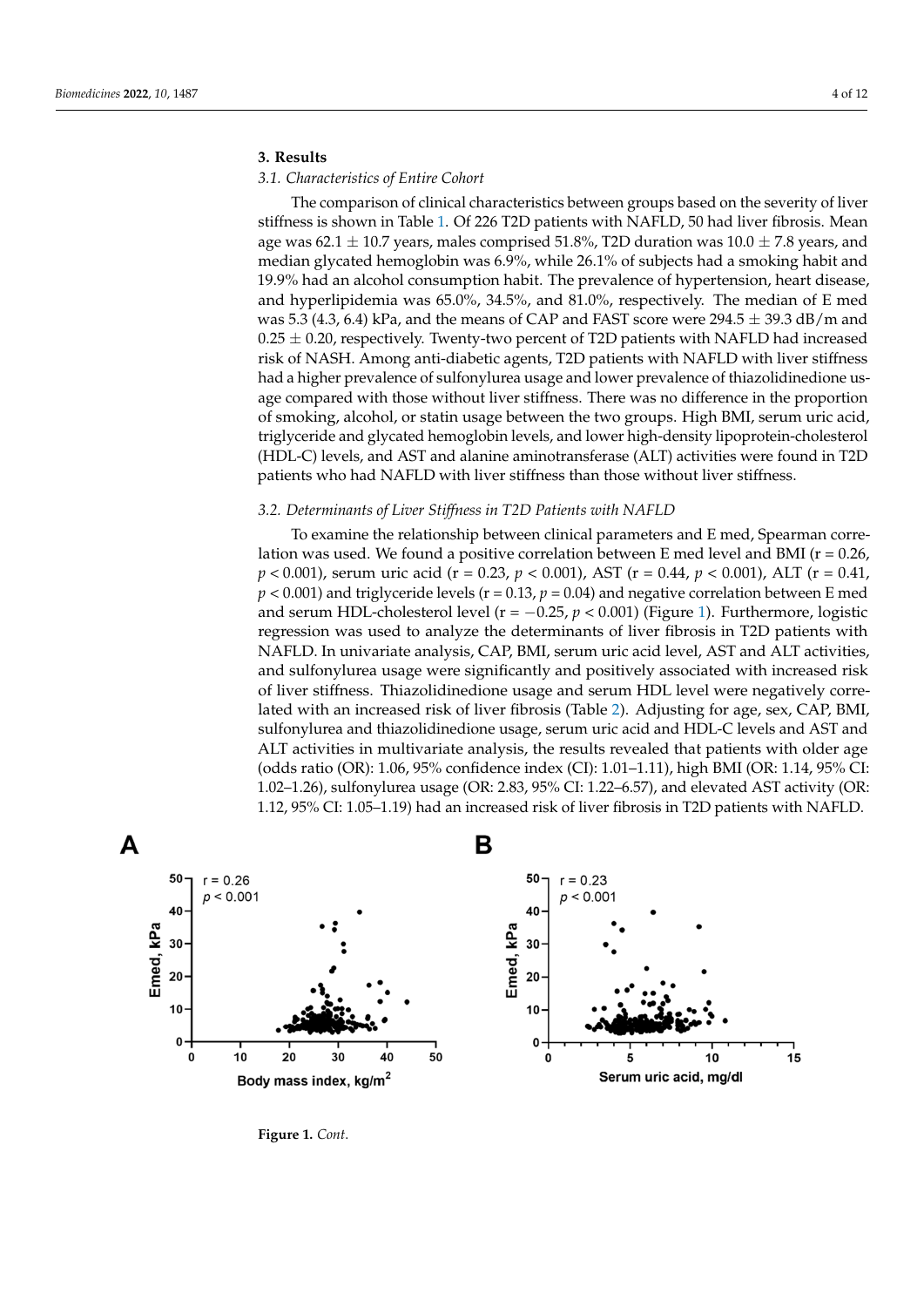<span id="page-4-0"></span>

index. (**B**) serum uric acid level. (**C**) serum aspartate aminotransferase activity. (**D**) serum alanine aminotransferase activity. (**E**) serum triglyceride level. (**F**) serum high density lipoprotein level. **Figure 1.** Correlation between Emed and clinical data in T2D patients with NAFLD. (**A**) body mass

| Table 2. Logistic regression of determinants of liver fibrosis in T2D patients with NAFLD. |  |
|--------------------------------------------------------------------------------------------|--|
|                                                                                            |  |

|                                  | Crude OR<br>$(95\%CI)$ | <i>v</i> -Value | <b>Adjusted OR</b><br>$(95\%CI)$ | <i>p</i> -Value |
|----------------------------------|------------------------|-----------------|----------------------------------|-----------------|
| Clinical data                    |                        |                 |                                  |                 |
| Age, year                        | $1.01(0.98-1.04)$      | 0.44            | $1.06(1.01-1.11)$                | 0.02            |
| Sex (female vs. male)            | $0.85(0.46 - 1.57)$    | 0.60            | $1.34(0.57-3.11)$                | 0.50            |
| T2D duration, year               | $0.97(0.92 - 1.02)$    | 0.18            |                                  |                 |
| Body mass index, $\text{kg/m}^2$ | $1.15(1.06-1.24)$      | < 0.001         | $1.14(1.02 - 1.26)$              | 0.02            |
| Smoke (yes vs. no)               | $1.29(0.64 - 2.57)$    | 0.48            |                                  |                 |
| Alcohol (yes vs. no)             | $1.237(0.65 - 2.90)$   | 0.41            |                                  |                 |
| Heart disease (yes vs. no)       | $0.87(0.44 - 1.69)$    | 0.67            |                                  |                 |
| Hyperlipidemia (yes vs. no)      | $0.68(0.32 - 1.44)$    | 0.31            |                                  |                 |
| Hypertension (yes vs. no)        | $1.33(0.68 - 2.63)$    | 0.41            |                                  |                 |
| Sulfonylurea (yes vs. no)        | $1.93(1.02 - 3.66)$    | 0.04            | $2.83(1.22 - 6.57)$              | 0.02            |
| DPP4 inhibitor (yes vs. no)      | $1.79(0.89 - 3.61)$    | 0.10            |                                  |                 |
| Metfotmin (yes vs. no)           | $0.68(0.32 - 1.44)$    | 0.31            |                                  |                 |
| Thiazolidinedione (yes vs. no)   | $0.47(0.24 - 0.95)$    | 0.04            | $0.65(0.27-1.56)$                | 0.34            |
| Insulin (yes vs. no)             | $1.33(0.55 - 3.21)$    | 0.52            |                                  |                 |
| Statin (yes vs. no)              | $0.86(0.46 - 1.62)$    | 0.64            |                                  |                 |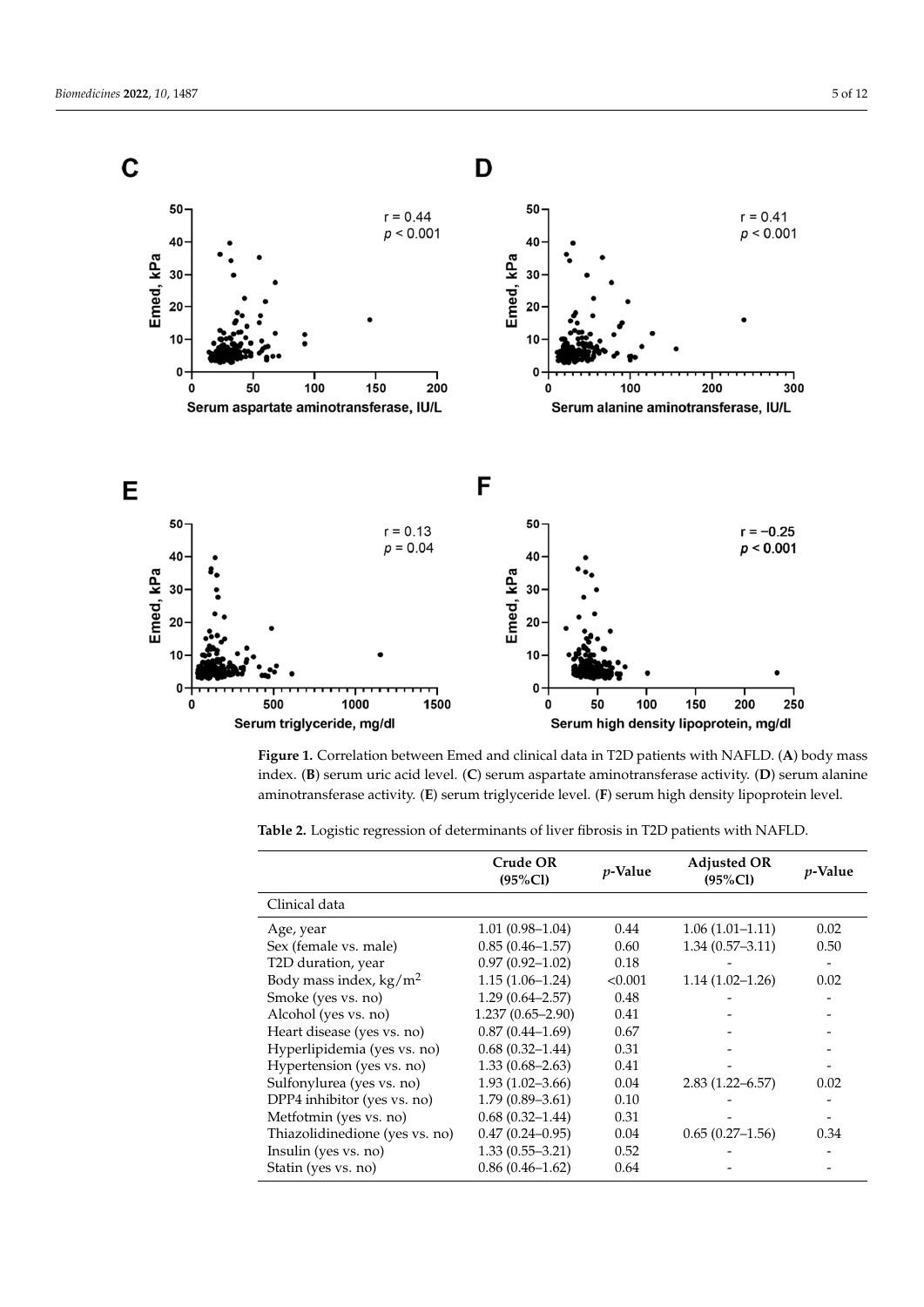|                    | Crude OR<br>$(95\%CI)$ | <i>p</i> -Value | <b>Adjusted OR</b><br>$(95\%CI)$ | <i>p</i> -Value |
|--------------------|------------------------|-----------------|----------------------------------|-----------------|
| Laboratory data    |                        |                 |                                  |                 |
| CAP, dB/m          | $1.01(1.00-1.02)$      | 0.03            | $1.01(0.99 - 1.02)$              | 0.15            |
| Creatinine, mg/dL  | $1.51(0.82 - 2.77)$    | 0.18            |                                  |                 |
| Hemoglobin, g/dL   | $1.04(0.85 - 1.27)$    | 0.73            |                                  |                 |
| Albumin, g/dL      | $1.08(0.41 - 2.88)$    | 0.88            |                                  |                 |
| Uric acid, mg/dL   | $1.34(1.10-1.64)$      | 0.004           | $1.20(0.94 - 1.53)$              | 0.15            |
| AST, $IU/L$        | $1.07(1.04 - 1.10)$    | < 0.001         | $1.12(1.05-1.19)$                | < 0.001         |
| ALT, IU/L          | $1.03(1.01 - 1.04)$    | < 0.001         | $0.98(0.95 - 1.01)$              | 0.24            |
| Cholesterol, mg/dL | $1.00(0.99 - 1.01)$    | 0.89            |                                  |                 |
| Log (Triglyceride) | $3.36(0.90 - 12.48)$   | 0.07            |                                  |                 |
| HDL-C, mg/dL       | $0.96(0.93 - 0.99)$    | 0.01            | $0.97(0.93 - 1.01)$              | 0.17            |
| $LDL-C, mg/dL$     | $1.00(0.99 - 1.01)$    | 0.66            |                                  |                 |
| HbA1C, $%$         | $1.00(0.93 - 1.07)$    | 0.96            |                                  |                 |
|                    |                        |                 |                                  |                 |

<span id="page-5-0"></span>**Table 2.** *Cont.*

Abbreviations: OR, odds ratio; DPP4, Dipeptidyl peptidase 4; CAP, Controlled Attenuation Parameter; AST, aspartate aminotransferase; ALT, alanine aminotransferase; HDL, high-density lipoprotein; LDL, low densitylipoprotein; HbA1C, glycated hemoglobin.

We further stratified T2D patients with NAFLD by age of 65 years and BMI of 25 kg/ $m^2$ to investigate the effect of aging and being overweight on liver fibrosis (Table [3\)](#page-5-1). The results revealed sulfonylurea usage increased the risk of liver stiffness in those patients with age  $\geq$ 65 years or BMI  $\geq$ 25 kg/m<sup>2</sup>. In T2D patients with NAFLD aged  $\geq$ 65 years, a positive relationship between BMI and liver stiffness was found. Serum AST activity was correlated with liver stiffness in T2D patients with NAFLD independent of age and BMI.

**Age** ≥**65 Years Age <65 Years BMI** ≥**25 kg/m<sup>2</sup> BMI <25 kg/m<sup>2</sup> Adjusted OR (95%Cl)** *<sup>p</sup>***-Value Adjusted OR (95%Cl)** *<sup>p</sup>***-Value Adjusted OR (95%Cl)** *<sup>p</sup>***-Value Adjusted OR (95%Cl)** *<sup>p</sup>***-Value** Age, year - - - - 1.02 (0.98–1.07) 0.25 1.15 (0.97–1.36) 0.19 Sex(female vs. male) 2.30 (0.56–9.40) 0.25 1.05 (0.34–3.23) 0.94 1.01 (0.42–2.43) 0.98 43.56  $43.56$ <br>(0.65–2942.19) 0.08 Body mass index, kg/m<sup>2</sup> 1.41 (1.08–1.84) 0.01 1.08 (0.96–1.22) 0.21 - - - - Sulfonylurea<br>(yes vs. no) (yes vs. no) 11.37 (2.06–62.88) 0.005 1.64 (0.55–4.84) 0.37 2.80 (1.14–6.84) 0.02 0.89 (0.06–14.49) 0.94 Thiazolidinedione<br>(yes vs. no) (yes vs. no) 0.47 (0.11–1.97) 0.30 0.43 (0.13–1.45) 0.17 0.47 (0.18–1.23) 0.13 1.99 (0.13–30.60) 0.62 Uric acid, mg/dL 1.39 (0.92–2.10) 0.12 1.26 (0.88–1.80) 0.21 1.22 (0.93–1.60) 0.15 2.68 (1.01–7.11) 0.04 AST 1.32 (1.10–1.59) 0.003 1.10 (1.02–1.18) 0.02 1.11 (1.04–1.18) 0.002 1.60 (1.01–2.52) 0.04 ALT 0.96 (0.87–1.05) 0.36 0.98 (0.95–1.02) 0.28 0.98 (0.95–1.02) 0.26 0.77 (0.55–1.08) 0.13 HDL-C, mg/dL 1.01 (0.94–1.09) 0.75 0.96 (0.90–1.02) 0.16 0.98 (0.94–1.03) 0.42 0.84 (0.66–1.07) 0.15

<span id="page-5-1"></span>**Table 3.** Adjusted risk factors for liver fibrosis in T2D patients with NAFLD stratified by Age and BMI.

Abbreviations: OR, odds ratio; AST, aspartate aminotransferase; ALT, alanine aminotransferase; HDL, highdensity lipoprotein.

## *3.3. Determinants of Risk of NASH in T2D Patients with NAFLD*

In order to understand potential determinants of increased risk of NASH, T2D patients with NAFLD who had a FAST score of 0.35 or above were defined as being at risk for NASH. Adjusted logistic regression analysis revealed positive association of BMI and age with increased risk of NASH, meaning that older or obese T2D patients with NAFLD were more likely to have elevated risk of NASH (Table [4\)](#page-6-0).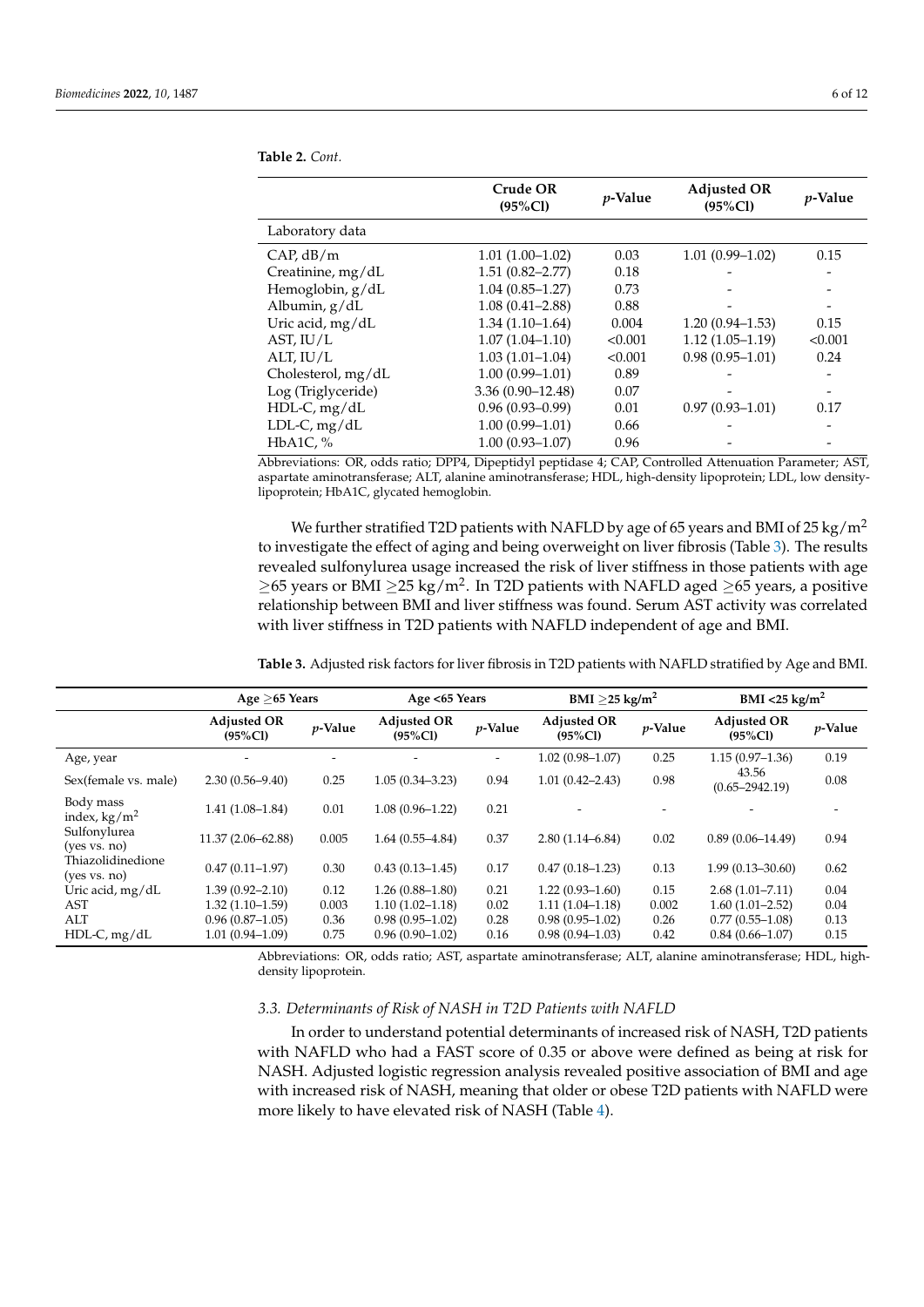|                                  | <b>Crude OR</b><br>$(95\%CI)$ | $p$ -Value | <b>Adjusted OR</b><br>$(95\%CI)$ | p-Value |
|----------------------------------|-------------------------------|------------|----------------------------------|---------|
| Clinical data                    |                               |            |                                  |         |
| Age, year                        | $0.97(0.94 - 0.99)$           | 0.04       | $1.07(1.02 - 1.13)$              | 0.01    |
| Sex (female vs. male)            | $1.20(0.65 - 2.22)$           | 0.56       | $2.33(0.88 - 6.15)$              | 0.09    |
| T2D duration, year               | $0.96(0.91 - 1.01)$           | 0.09       |                                  |         |
| Body mass index, $\text{kg/m}^2$ | $1.20(1.11-1.31)$             | < 0.001    | $1.27(1.13 - 1.44)$              | < 0.001 |
| Smoke (yes vs. no)               | $0.84(0.41 - 1.74)$           | 0.63       |                                  |         |
| Alcohol (yes vs. no)             | $1.14(0.53 - 2.45)$           | 0.74       |                                  |         |
| Heart disease (yes vs. no)       | 0.83(0.431.62)                | 0.59       |                                  |         |
| Hyperlipidemia (yes vs. no)      | $1.13(0.50 - 2.53)$           | 0.77       |                                  |         |
| Hypertension (yes vs. no)        | $0.88(0.46 - 1.68)$           | 0.70       |                                  |         |
| Sulfonylurea (yes vs. no)        | $1.64(0.87 - 3.08)$           | 0.12       |                                  |         |
| DPP4 inhibitor (yes vs. no)      | $1.45(0.74 - 2.86)$           | 0.28       |                                  |         |
| Metformin (yes vs. no)           | $0.53(0.25-1.09)$             | 0.09       |                                  |         |
| Thiazolidinedione (yes vs. no)   | $0.35(0.17-0.73)$             | 0.005      | $0.52(1.09-1.18)$                | 0.22    |
| Insulin (yes vs. no)             | $1.57(0.67 - 3.69)$           | 0.30       |                                  |         |
| Statin (yes vs. no)              | $0.60(0.32 - 1.14)$           | 0.12       |                                  |         |
| Laboratory data                  |                               |            |                                  |         |
| Creatinine, mg/dL                | $0.99(0.51 - 1.95)$           | 0.99       |                                  |         |
| Hemoglobin, g/dL                 | $1.20(0.97 - 1.49)$           | 0.09       |                                  |         |
| Albumin, g/dL                    | $1.08(0.41 - 2.87)$           | 0.87       |                                  |         |
| Uric acid, mg/dL                 | $1.17(0.96 - 1.42)$           | 0.12       |                                  |         |
| AST, $IU/L$                      | $1.29(1.20 - 1.40)$           | < 0.001    |                                  |         |
| ALT, IU/L                        | $1.10(1.07-1.14)$             | < 0.001    | $1.13(1.09-1.18)$                | < 0.001 |
| Cholesterol, mg/dL               | $1.01(0.99 - 1.01)$           | 0.17       |                                  |         |
| Log (Triglyceride)               | 5.94 (1.57-22.40)             | 0.009      | $3.36(0.51 - 22.01)$             | 0.20    |
| HDL-C, mg/dL                     | $1.00(0.99 - 1.02)$           | 0.77       |                                  |         |
| LDL-C, mg/dL                     | $1.01(0.99 - 1.02)$           | 0.19       |                                  |         |
| HbA1C, %                         | $1.01(0.95 - 1.08)$           | 0.69       |                                  |         |

<span id="page-6-0"></span>**Table 4.** Logistic regression of determinants of NASH risk (FAST score ≥0.35) in T2D patients with NAFLD.

Abbreviations: OR, odds ratio; DPP4, Dipeptidyl peptidase 4; AST, aspartate aminotransferase; ALT, alanine aminotransferase; HDL, high-density lipoprotein; LDL, low density-lipoprotein; HbA1C, glycated hemoglobin.

### **4. Discussion**

This study investigated the determinants of liver fibrosis in T2D patients with NAFLD. We found that T2D patients with NAFLD who were of an older age and who had high BMI, sulfonylurea usage, and elevated serum AST activity had an increased risk of liver fibrosis. Further findings indicate a positive relationship between sulfonylurea usage and liver fibrosis in aging or overweight T2D patients with NAFLD. The correlation between BMI and liver fibrosis was only found in T2D patients with NAFLD with age ≥65 years. Independent of age and BMI, serum AST activity was correlated with liver fibrosis in T2D patients with NAFLD. In addition, aging and obesity were also associated with increased risk of NASH. Developing a more practical clinical strategy to identify the risk factors for liver fibrosis in T2D patients with NAFLD is very important. Our results provide useful information for earlier detection of liver fibrosis in T2D patients with NAFLD.

NAFLD, which is a multisystem disease that affects multiple organs, including hepatic, cardiovascular, and cerebrovascular systems, often presents in T2D patients [\[25\]](#page-9-17). In addition, T2D is considered a risk factor for progression to liver fibrosis, cirrhosis, and even HCC in NAFLD [\[26\]](#page-9-18). Lomonaco et al. indicated that moderate-to-advanced fibrosis (F2 or higher), an established risk factor for cirrhosis and overall mortality, affects at least 15% of patients with T2D [\[27\]](#page-9-19). In our study, the proportion of fibrosis was over 20% in T2D patients with NAFLD. In addition, we identified that age was positively related to NASH and liver fibrosis in T2D patients with NAFLD. Several studies have showed that age is a factor associated with the development and severity of liver fibrosis in NAFLD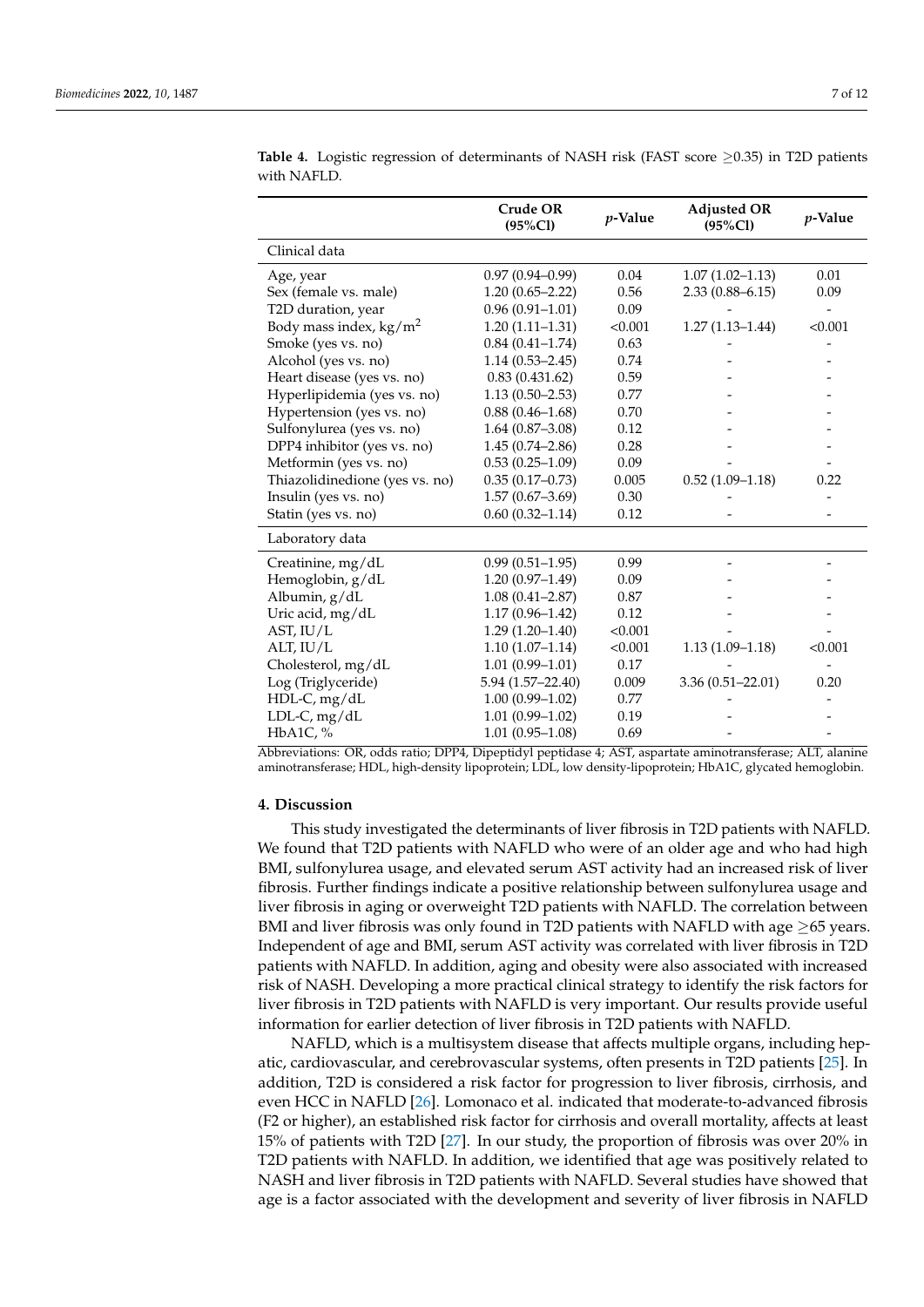and T2D patients; however, other studies have indicated that the increased probability of liver fibrosis among T2D patients is independent of age [\[25,](#page-9-17)[28–](#page-10-0)[32\]](#page-10-1). Liver is an organ with age-related changes, and the complications from chronic liver disease increase with age [\[31,](#page-10-2)[33\]](#page-10-3). Aging induces metabolic disturbances and promotes lipid accumulation in the liver [\[31\]](#page-10-2). With reduced physical activity in aging, insulin resistance and hyperinsulinemia also lead to obesity and the onset of liver fibrosis [\[31\]](#page-10-2). Thus, aging is a potential indicator of liver fibrosis in T2D patients with NAFLD.

Our findings show that high BMI was significantly associated with an increased risk of NASH and liver fibrosis in T2D patients with NAFLD. Previous studies have indicated that high BMI is an independent risk factor of liver fibrosis among T2D patients [\[25,](#page-9-17)[30,](#page-10-4)[32,](#page-10-1)[34\]](#page-10-5). Accumulated studies further suggest a causal relationship between excess fat accumulation, insulin resistance, and progression to liver fibrosis [\[35\]](#page-10-6). Both obesity and hyperglycemia are risk factors for NAFLD, and more than 90% of obese patients with T2D have NAFLD [\[36\]](#page-10-7). Obesity contributes to the development of insulin resistance and increased adiposity, which promotes fat accumulation in the hepatocytes, lipotoxicity, and inflammation in the liver [\[37\]](#page-10-8). Hyperglycemia and toxic lipids might result in NAFLD progression from simple steatosis to NASH and fibrosis through various mechanisms, including oxidative stress, endoplasmic reticulum stress and mitochondrial disorders [\[15\]](#page-9-7).

Fibrosis is developed in response to tissue injury and is accompanied by extracellular matrix accumulation secreted mainly by hepatic stellate cells [\[38\]](#page-10-9). Therefore, high BMI might increase the risk of liver fibrosis in T2D patients with NAFLD, and weight reduction remains the most effective therapy to prevent development of liver fibrosis. However, NAFLD in non-obese individuals has recently caught clinical physicians' attention. The prevalence of lean/non-obese NAFLD varies widely, ranging from 3% to 30% globally [\[39\]](#page-10-10). Recent studies suggest that individuals with non-obese NAFLD exhibit substantial liver and non-liver comorbidities including advanced fibrosis, and cardiovascular- and liver-related mortality [\[39](#page-10-10)[–41\]](#page-10-11). Insulin resistance, visceral obesity, greater waist circumference, male sex, hypertension and dyslipidemia are potential risk factors for NAFLD in the non-obese population [\[42\]](#page-10-12). Overall, this population also needs to undergo the medical screening for NAFLD.

Another interesting finding in our study is that T2D patients with NAFLD who used sulfonylurea had increased risk for liver fibrosis. Furthermore, a positive relationship between sulfonylurea usage and liver fibrosis was noted in aging or overweight T2D patients with NAFLD. Few studies have explored the relationship between sulfonylurea use and liver fibrosis progression [\[43](#page-10-13)[–46\]](#page-10-14). Sulfonylureas bind to the specific sulfonylurea receptors of pancreatic β cells to inhibit K-ATP channels and stimulate insulin secretion in a glucose-dependent manner [\[47\]](#page-10-15). Sulfonylureas are common oral antidiabetic agents to increase circulating insulin levels, but they may increase weight and body fat mass, thereby having negative effects on liver pathology in NAFLD [\[48](#page-10-16)[,49\]](#page-10-17), although some reports have indicated an inconsistent relationship between sulfonylurea use and liver fibrosis progression [\[43](#page-10-13)[,44\]](#page-10-18). A population-based cohort study reported no association between high risk of hepatic failure and sulfonylurea use in T2D patients with compensated liver cirrhosis [\[43\]](#page-10-13). As a result, the detailed relationship and mechanism between sulfonylurea and liver fibrosis in T2D patients with NAFLD require further exploration.

We found that serum AST activity was correlated with liver fibrosis in T2D patients with NAFLD independent of age and BMI. Serum ALT and AST activities have been widely used by clinicians to access the liver function and damage [\[50\]](#page-10-19). ALT and AST activities were found to be significantly higher in T2D patients with NAFLD when compared to T2D patients without NAFLD [\[51\]](#page-10-20). Previous studies have also indicated that AST activity was positively related to liver fibrosis in T2D patients with NAFLD [\[30,](#page-10-4)[52,](#page-10-21)[53\]](#page-11-0), although several studies have found that many patients with NAFLD, fibrosis and cirrhosis might still have normal activities of AST and ALT [\[32](#page-10-1)[,54\]](#page-11-1). Serum AST and ALT activities have the advantage of low cost and availability for detection of liver injury, establishing their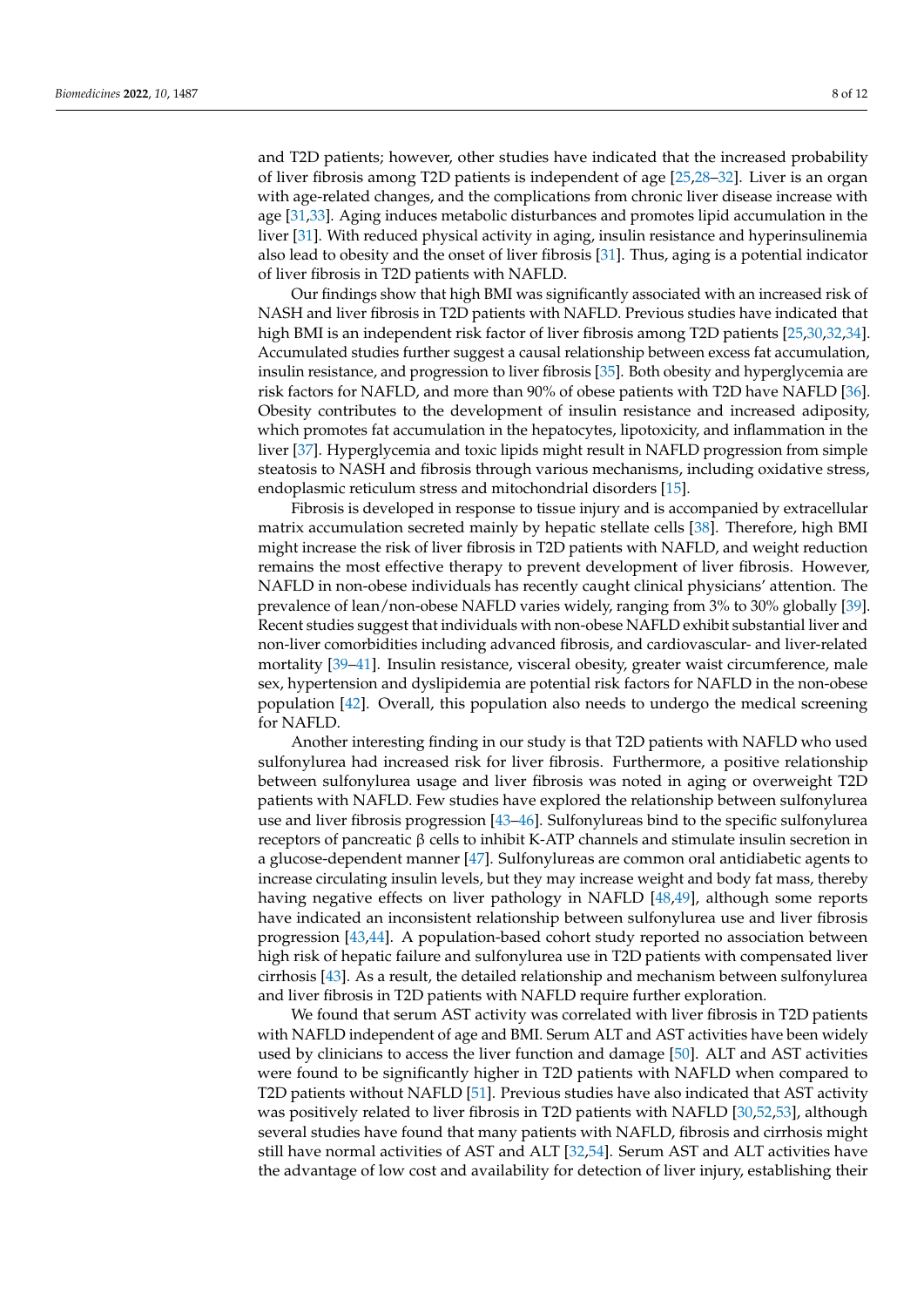measurement as important biomarkers in identifying the presence of liver fibrosis in T2D patients with NAFLD.

This study has several limitations. Firstly, the study design is cross-sectional, and the causal relationship could not be confirmed, and secondly, it was performed in a single center, and the sample size was relatively small. Thirdly, because our participants were all of Chinese ethnicity, our findings may not be generalizable to other ethnic groups. Finally, owing to few cases of moderate to severe fibrosis, the impact of determinants on liver fibrosis might be underestimated. Although liver biopsy is considered the gold standard for NASH or fibrosis, this technique is an invasive procedure and post-interventional complication might occur [\[55\]](#page-11-2); therefore, noninvasive screening tools such as FibroScan and clinical biochemistry data could be useful for clinical practice.

### **5. Conclusions**

In conclusion, this study investigated the determinants of liver fibrosis in T2D patients with NAFLD. We found that T2D patients who had NAFLD and who were of older age and had high BMI, sulfonylurea usage, and elevated serum AST level had an increased risk of liver fibrosis. A more timely diagnosis of liver fibrosis is important and physicians should be aware of the risk factors related to liver fibrosis in T2D patients with NAFLD.

**Author Contributions:** Conceptualization, H.-J.T. and Y.-C.T.; methodology, C.-Y.D. and Y.-C.T.; software, T.-J.F.; validation, H.-J.T. and T.-J.F.; formal analysis, Y.-C.T.; investigation, T.-J.F.; resources, W.-W.H.; data curation, W.-W.H.; writing—original draft preparation, H.-J.T. and Y.-C.T.; writing—review and editing, Y.-C.T. and C.-Y.D.; visualization, H.-J.T.; supervision, C.-Y.D.; project administration, C.-Y.D. and Y.-C.T.; funding acquisition, C.-Y.D. and Y.-C.T. All authors have read and agreed to the published version of the manuscript.

**Funding:** This study was funded by grants from Ministry of Science and Technology (MOST 110- 2314-B-037-056-), Kaohsiung Municipal Ta-Tung Hospital (KMTTH-110-R006), and National Pingtung University of Science and Technology and Kaohsiung Medical University (NPUST kmU-111-P009). The funders had no role in study design, data collection and analysis, decision to publish, or preparation of the manuscript.

**Institutional Review Board Statement:** The study was conducted according to the guidelines of the Declaration of Helsinki and approved by the Institutional Review Board of Kaohsiung Medical University Hospital (KMUHIRB-G(II)- 20160021).

**Informed Consent Statement:** Informed consent was obtained from all subjects involved in the study. Written informed consent has been obtained from the patient(s) to publish this paper.

**Data Availability Statement:** The data presented in this study are available on request from the corresponding author. The data are not publicly available due to privacy.

**Acknowledgments:** The authors thank the staff of the health management center of Kaohsiung Medical University Hospital, Kaohsiung, Taiwan.

**Conflicts of Interest:** The authors declare no conflict of interest.

## **References**

- <span id="page-8-0"></span>1. Vernon, G.; Baranova, A.; Younossi, Z.M. Systematic review: The epidemiology and natural history of non-alcoholic fatty liver disease and non-alcoholic steatohepatitis in adults. *Aliment. Pharmacol. Ther.* **2011**, *34*, 274–285. [\[CrossRef\]](http://doi.org/10.1111/j.1365-2036.2011.04724.x) [\[PubMed\]](http://www.ncbi.nlm.nih.gov/pubmed/21623852)
- <span id="page-8-1"></span>2. Tiniakos, D.G.; Vos, M.B.; Brunt, E.M. Nonalcoholic fatty liver disease: Pathology and pathogenesis. *Annu. Rev. Pathol.* **2010**, *5*, 145–171. [\[CrossRef\]](http://doi.org/10.1146/annurev-pathol-121808-102132) [\[PubMed\]](http://www.ncbi.nlm.nih.gov/pubmed/20078219)
- <span id="page-8-2"></span>3. Araujo, A.R.; Rosso, N.; Bedogni, G.; Tiribelli, C.; Bellentani, S. Global epidemiology of non-alcoholic fatty liver disease/nonalcoholic steatohepatitis: What we need in the future. *Liver Int. Off. J. Int. Assoc. Study Liver* **2018**, *38* (Suppl. 1), 47–51. [\[CrossRef\]](http://doi.org/10.1111/liv.13643) [\[PubMed\]](http://www.ncbi.nlm.nih.gov/pubmed/29427488)
- <span id="page-8-3"></span>4. Wild, S.H.; Morling, J.R.; McAllister, D.A.; Kerssens, J.; Fischbacher, C.; Parkes, J.; Roderick, P.J.; Sattar, N.; Byrne, C.D.; on behalf of the Scottish and Southampton Diabetes and Liver Disease Group; et al. Type 2 diabetes and risk of hospital admission or death for chronic liver diseases. *J. Hepatol.* **2016**, *64*, 1358–1364. [\[CrossRef\]](http://doi.org/10.1016/j.jhep.2016.01.014)
- <span id="page-8-4"></span>5. Younossi, Z.M.; Koenig, A.B.; Abdelatif, D.; Fazel, Y.; Henry, L.; Wymer, M. Global epidemiology of nonalcoholic fatty liver disease-Meta-analytic assessment of prevalence, incidence, and outcomes. *Hepatology* **2016**, *64*, 73–84. [\[CrossRef\]](http://doi.org/10.1002/hep.28431)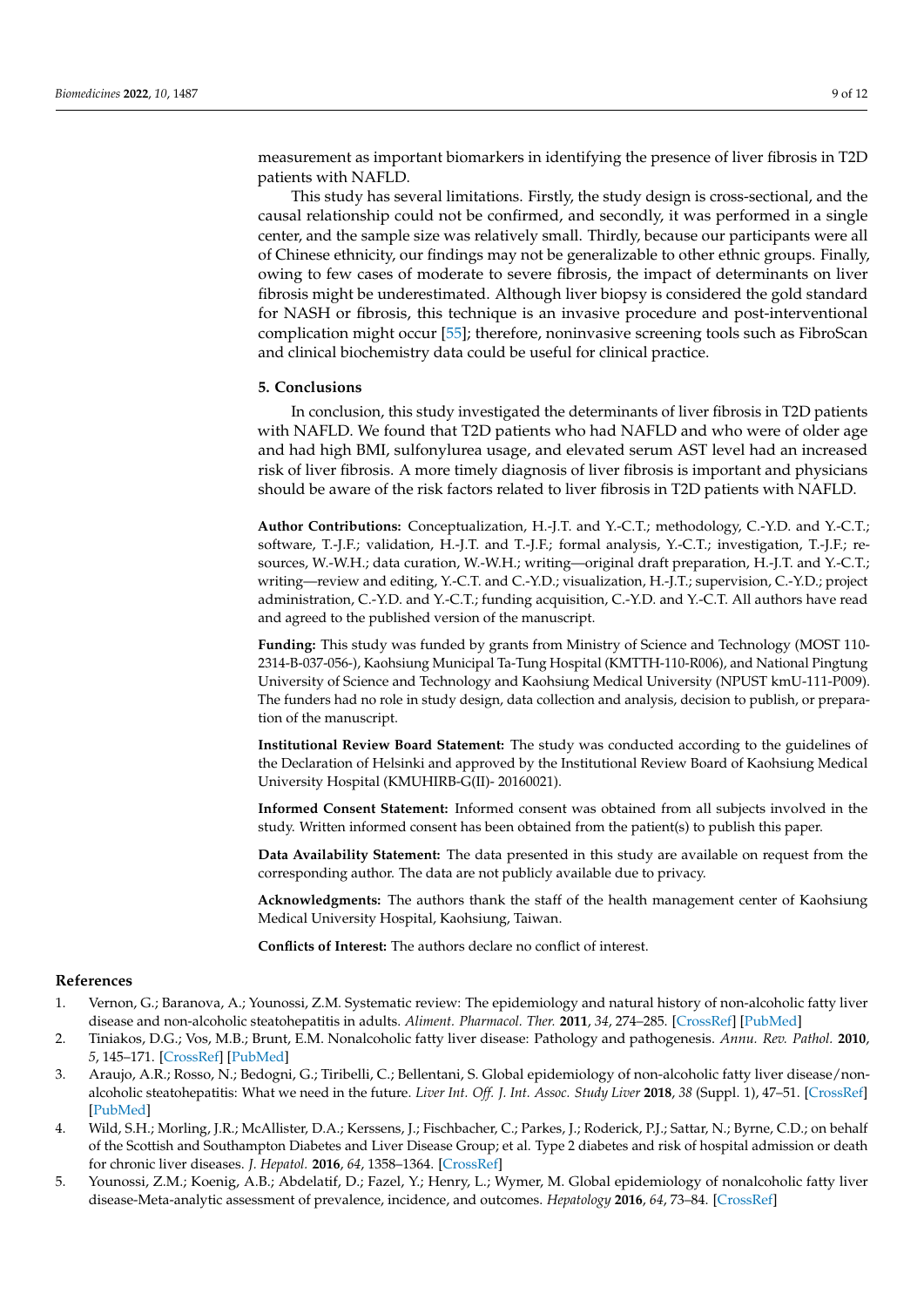- <span id="page-9-0"></span>6. Lee, H.W.; Lee, J.S.; Kim, B.K.; Park, J.Y.; Kim, D.Y.; Ahn, S.H.; Kim, S.U. Evolution of liver fibrosis and steatosis markers in patients with type 2 diabetes after metformin treatment for 2years. *J. Diabetes Complicat.* **2021**, *35*, 107747. [\[CrossRef\]](http://doi.org/10.1016/j.jdiacomp.2020.107747)
- <span id="page-9-1"></span>7. Bhatt, H.B.; Smith, R.J. Fatty liver disease in diabetes mellitus. *Hepatobiliary Surg. Nutr.* **2015**, *4*, 101–108. [\[CrossRef\]](http://doi.org/10.3978/j.issn.2304-3881.2015.01.03)
- 8. Targher, G.; Lonardo, A.; Byrne, C.D. Nonalcoholic fatty liver disease and chronic vascular complications of diabetes mellitus. *Nature reviews. Endocrinology* **2018**, *14*, 99–114. [\[CrossRef\]](http://doi.org/10.1038/nrendo.2017.173)
- <span id="page-9-2"></span>9. Diehl, A.M.; Day, C. Cause, Pathogenesis, and Treatment of Nonalcoholic Steatohepatitis. *N Engl. J. Med.* **2017**, *377*, 2063–2072. [\[CrossRef\]](http://doi.org/10.1056/NEJMra1503519) [\[PubMed\]](http://www.ncbi.nlm.nih.gov/pubmed/29166236)
- <span id="page-9-3"></span>10. Alexander, M.; Loomis, A.K.; van der Lei, J.; Duarte-Salles, T.; Prieto-Alhambra, D.; Ansell, D.; Pasqua, A.; Lapi, F.; Rijnbeek, P.; Mosseveld, M.; et al. Risks and clinical predictors of cirrhosis and hepatocellular carcinoma diagnoses in adults with diagnosed NAFLD: Real-world study of 18 million patients in four European cohorts. *BMC Med.* **2019**, *17*, 95. [\[CrossRef\]](http://doi.org/10.1186/s12916-019-1321-x)
- 11. Koehler, E.M.; Plompen, E.P.; Schouten, J.N.; Hansen, B.E.; Darwish Murad, S.; Taimr, P.; Leebeek, F.W.; Hofman, A.; Stricker, B.H.; Castera, L.; et al. Presence of diabetes mellitus and steatosis is associated with liver stiffness in a general population: The Rotterdam study. *Hepatology* **2016**, *63*, 138–147. [\[CrossRef\]](http://doi.org/10.1002/hep.27981) [\[PubMed\]](http://www.ncbi.nlm.nih.gov/pubmed/26171685)
- <span id="page-9-4"></span>12. Vilar-Gomez, E.; Calzadilla-Bertot, L.; Wai-Sun Wong, V.; Castellanos, M.; Aller-de la Fuente, R.; Metwally, M.; Eslam, M.; Gonzalez-Fabian, L.; Alvarez-Quinones Sanz, M.; Conde-Martin, A.F.; et al. Fibrosis Severity as a Determinant of Cause-Specific Mortality in Patients with Advanced Nonalcoholic Fatty Liver Disease: A Multi-National Cohort Study. *Gastroenterology* **2018**, *155*, 443–457.e417. [\[CrossRef\]](http://doi.org/10.1053/j.gastro.2018.04.034) [\[PubMed\]](http://www.ncbi.nlm.nih.gov/pubmed/29733831)
- <span id="page-9-5"></span>13. Kwok, R.; Choi, K.C.; Wong, G.L.; Zhang, Y.; Chan, H.L.; Luk, A.O.; Shu, S.S.; Chan, A.W.; Yeung, M.W.; Chan, J.C.; et al. Screening diabetic patients for non-alcoholic fatty liver disease with controlled attenuation parameter and liver stiffness measurements: A prospective cohort study. *Gut* **2016**, *65*, 1359–1368. [\[CrossRef\]](http://doi.org/10.1136/gutjnl-2015-309265) [\[PubMed\]](http://www.ncbi.nlm.nih.gov/pubmed/25873639)
- <span id="page-9-6"></span>14. Younossi, Z.M.; Golabi, P.; de Avila, L.; Paik, J.M.; Srishord, M.; Fukui, N.; Qiu, Y.; Burns, L.; Afendy, A.; Nader, F. The global epidemiology of NAFLD and NASH in patients with type 2 diabetes: A systematic review and meta-analysis. *J. Hepatol.* **2019**, *71*, 793–801. [\[CrossRef\]](http://doi.org/10.1016/j.jhep.2019.06.021)
- <span id="page-9-7"></span>15. Mota, M.; Banini, B.A.; Cazanave, S.C.; Sanyal, A.J. Molecular mechanisms of lipotoxicity and glucotoxicity in nonalcoholic fatty liver disease. *Metabolism* **2016**, *65*, 1049–1061. [\[CrossRef\]](http://doi.org/10.1016/j.metabol.2016.02.014)
- <span id="page-9-8"></span>16. Lin, C.Y.; Adhikary, P.; Cheng, K. Cellular protein markers, therapeutics, and drug delivery strategies in the treatment of diabetes-associated liver fibrosis. *Adv. Drug. Deliv. Rev.* **2021**, *174*, 127–139. [\[CrossRef\]](http://doi.org/10.1016/j.addr.2021.04.008)
- <span id="page-9-9"></span>17. Loomba, R.; Jain, A.; Diehl, A.M.; Guy, C.D.; Portenier, D.; Sudan, R.; Singh, S.; Faulkner, C.; Richards, L.; Hester, K.D.; et al. Validation of Serum Test for Advanced Liver Fibrosis in Patients with Nonalcoholic Steatohepatitis. *Clin. Gastroenterol. Hepatol. Off. Clin. Pract. J. Am. Gastroenterol. Assoc.* **2019**, *17*, 1867–1876.e1863. [\[CrossRef\]](http://doi.org/10.1016/j.cgh.2018.11.004)
- <span id="page-9-10"></span>18. Shima, T.; Sakai, K.; Oya, H.; Katayama, T.; Mitsumoto, Y.; Mizuno, M.; Kanbara, Y.; Okanoue, T. Diagnostic accuracy of combined biomarker measurements and vibration-controlled transient elastography (VCTE) for predicting fibrosis stage of non-alcoholic fatty liver disease. *J. Gastroenterol.* **2020**, *55*, 100–112. [\[CrossRef\]](http://doi.org/10.1007/s00535-019-01626-1)
- <span id="page-9-11"></span>19. Radaelli, M.G.; Martucci, F.; Perra, S.; Accornero, S.; Castoldi, G.; Lattuada, G.; Manzoni, G.; Perseghin, G. NAFLD/NASH in patients with type 2 diabetes and related treatment options. *J. Endocrinol. Investig.* **2018**, *41*, 509–521. [\[CrossRef\]](http://doi.org/10.1007/s40618-017-0799-3)
- <span id="page-9-12"></span>20. Eddowes, P.J.; Sasso, M.; Allison, M.; Tsochatzis, E.; Anstee, Q.M.; Sheridan, D.; Guha, I.N.; Cobbold, J.F.; Deeks, J.J.; Paradis, V.; et al. Accuracy of FibroScan Controlled Attenuation Parameter and Liver Stiffness Measurement in Assessing Steatosis and Fibrosis in Patients with Nonalcoholic Fatty Liver Disease. *Gastroenterology* **2019**, *156*, 1717–1730. [\[CrossRef\]](http://doi.org/10.1053/j.gastro.2019.01.042)
- <span id="page-9-13"></span>21. de Ledinghen, V.; Vergniol, J.; Capdepont, M.; Chermak, F.; Hiriart, J.B.; Cassinotto, C.; Merrouche, W.; Foucher, J.; Brigitte le, B. Controlled attenuation parameter (CAP) for the diagnosis of steatosis: A prospective study of 5323 examinations. *J. Hepatol.* **2014**, *60*, 1026–1031. [\[CrossRef\]](http://doi.org/10.1016/j.jhep.2013.12.018) [\[PubMed\]](http://www.ncbi.nlm.nih.gov/pubmed/24378529)
- <span id="page-9-14"></span>22. Kao, W.Y.; Chang, I.W.; Chen, C.L.; Su, C.W.; Fang, S.U.; Tang, J.H.; Chang, C.C.; Chang, Y.J.; Wang, W. Fibroscan-Based Score to Predict Significant Liver Fibrosis in Morbidly Obese Patients with Nonalcoholic Fatty Liver Disease. *Obes. Surg.* **2020**, *30*, 1249–1257. [\[CrossRef\]](http://doi.org/10.1007/s11695-019-04192-w) [\[PubMed\]](http://www.ncbi.nlm.nih.gov/pubmed/31953745)
- <span id="page-9-15"></span>23. Newsome, P.N.; Sasso, M.; Deeks, J.J.; Paredes, A.; Boursier, J.; Chan, W.-K.; Yusuf, Y.; Czernichow, S.; Zheng, M.-H.; Vincent, W.-S.; et al. FibroScan-AST (FAST) score for the non-invasive identification of patients with non-alcoholic steatohepatitis with significant activity and fibrosis: A prospective derivation and global validation study. *Lancet Gastroenterol. Hepatol.* **2020**, *5*, 362–373. [\[CrossRef\]](http://doi.org/10.1016/S2468-1253(19)30383-8)
- <span id="page-9-16"></span>24. Hideki, F.; Shinya, F.; Masaru, E.; Sawako, U.; Tatsuo, K.; Akihiro, T.; Yuji, N.; Shingo, T.; Naoki, N.; Norifumi, K. The FibroScanaspartate aminotransferase score can stratify the disease severity in a Japanese cohort with fatty liver diseases. *Sci. Rep.* **2021**, *11*, 13844. [\[CrossRef\]](http://doi.org/10.1038/s41598-021-93435-x)
- <span id="page-9-17"></span>25. Zhao, H.; Song, X.; Li, Z.; Wang, X. Risk factors associated with nonalcohol fatty liver disease and fibrosis among patients with type 2 diabetes mellitus. *Medicine* **2018**, *97*, e12356. [\[CrossRef\]](http://doi.org/10.1097/MD.0000000000012356)
- <span id="page-9-18"></span>26. Tada, T.; Toyoda, H.; Sone, Y.; Yasuda, S.; Miyake, N.; Kumada, T.; Tanaka, J. Type 2 diabetes mellitus: A risk factor for progression of liver fibrosis in middle-aged patients with non-alcoholic fatty liver disease. *J. Gastroenterol. Hepatol.* **2019**, *34*, 2011–2018. [\[CrossRef\]](http://doi.org/10.1111/jgh.14734)
- <span id="page-9-19"></span>27. Lomonaco, R.; Godinez Leiva, E.; Bril, F.; Shrestha, S.; Mansour, L.; Budd, J.; Portillo Romero, J.; Schmidt, S.; Chang, K.L.; Samraj, G.; et al. Advanced Liver Fibrosis Is Common in Patients with Type 2 Diabetes Followed in the Outpatient Setting: The Need for Systematic Screening. *Diabetes Care* **2021**, *44*, 399–406. [\[CrossRef\]](http://doi.org/10.2337/dc20-1997)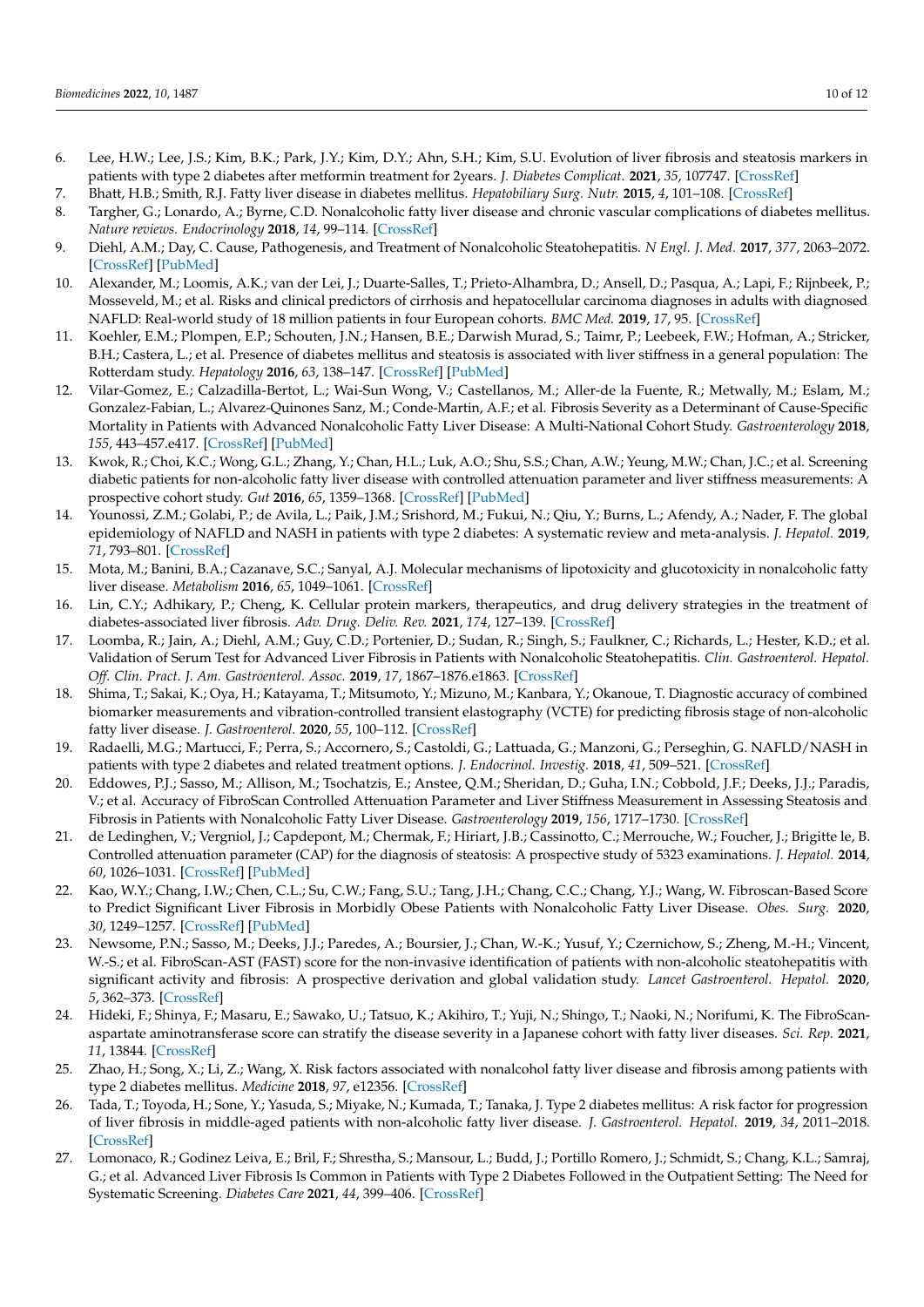- <span id="page-10-0"></span>28. Ciardullo, S.; Monti, T.; Perseghin, G. High Prevalence of Advanced Liver Fibrosis Assessed by Transient Elastography among U.S. Adults with Type 2 Diabetes. *Diabetes Care* **2021**, *44*, 519–525. [\[CrossRef\]](http://doi.org/10.2337/dc20-1778)
- 29. Chen, K.; Sng, W.K.; Quah, J.H.; Liu, J.; Chong, B.Y.; Lee, H.K.; Wang, X.F.; Tan, N.C.; Chang, P.E.; Tan, H.C.; et al. Clinical spectrum of non-alcoholic fatty liver disease in patients with diabetes mellitus. *PLoS ONE* **2020**, *15*, e0236977. [\[CrossRef\]](http://doi.org/10.1371/journal.pone.0236977)
- <span id="page-10-4"></span>30. Alam, M.S.; Kamrul-Hasan, A.B.M.; Kalam, S.T.; Rahman, S.M.M.; Hoque, M.I.; Islam, M.B.; Paul, A.K. Liver Stiffness Measurement by Using Transient Elastography in Bangladeshi Patients with Type 2 Diabetes Mellitus and Ultrasonography-Diagnosed Nonalcoholic Fatty Liver Disease. *Diabetes Metab. Syndr Obes.* **2021**, *14*, 3089–3096. [\[CrossRef\]](http://doi.org/10.2147/DMSO.S317876)
- <span id="page-10-2"></span>31. Pitisuttithum, P.; Chan, W.K.; Piyachaturawat, P.; Imajo, K.; Nakajima, A.; Seki, Y.; Kasama, K.; Kakizaki, S.; Fan, J.G.; Song, M.J.; et al. Predictors of advanced fibrosis in elderly patients with biopsy-confirmed nonalcoholic fatty liver disease: The GOASIA study. *BMC Gastroenterol.* **2020**, *20*, 88. [\[CrossRef\]](http://doi.org/10.1186/s12876-020-01240-z) [\[PubMed\]](http://www.ncbi.nlm.nih.gov/pubmed/32252638)
- <span id="page-10-1"></span>32. Lai, L.L.; Wan Yusoff, W.N.I.; Vethakkan, S.R.; Nik Mustapha, N.R.; Mahadeva, S.; Chan, W.K. Screening for non-alcoholic fatty liver disease in patients with type 2 diabetes mellitus using transient elastography. *J. Gastroenterol. Hepatol.* **2019**, *34*, 1396–1403. [\[CrossRef\]](http://doi.org/10.1111/jgh.14577) [\[PubMed\]](http://www.ncbi.nlm.nih.gov/pubmed/30551263)
- <span id="page-10-3"></span>33. Cvitanovic Tomas, T.; Moskon, M.; Mraz, M.; Rozman, D. Computational Modelling of Liver Metabolism and its Applications in Research and the Clinics. *Acta Chim. Slov.* **2018**, *65*, 253–265. [\[CrossRef\]](http://doi.org/10.17344/acsi.2018.4461) [\[PubMed\]](http://www.ncbi.nlm.nih.gov/pubmed/29993093)
- <span id="page-10-5"></span>34. Tuong, T.T.K.; Tran, D.K.; Phu, P.Q.T.; Hong, T.N.D.; Dinh, T.C.; Chu, D.T. Non-Alcoholic Fatty Liver Disease in Patients with Type 2 Diabetes: Evaluation of Hepatic Fibrosis and Steatosis Using Fibroscan. *Diagnostics* **2020**, *10*, 159. [\[CrossRef\]](http://doi.org/10.3390/diagnostics10030159)
- <span id="page-10-6"></span>35. Chiang, D.J.; Pritchard, M.T.; Nagy, L.E. Obesity, diabetes mellitus, and liver fibrosis. *Am. J. Physiol. Gastrointest Liver Physiol.* **2011**, *300*, G697–G702. [\[CrossRef\]](http://doi.org/10.1152/ajpgi.00426.2010)
- <span id="page-10-7"></span>36. Tolman, K.G.; Fonseca, V.; Dalpiaz, A.; Tan, M.H. Spectrum of liver disease in type 2 diabetes and management of patients with diabetes and liver disease. *Diabetes Care* **2007**, *30*, 734–743. [\[CrossRef\]](http://doi.org/10.2337/dc06-1539)
- <span id="page-10-8"></span>37. Makri, E.; Goulas, A.; Polyzos, S.A. Epidemiology, Pathogenesis, Diagnosis and Emerging Treatment of Nonalcoholic Fatty Liver Disease. *Arch. Med. Res.* **2021**, *52*, 25–37. [\[CrossRef\]](http://doi.org/10.1016/j.arcmed.2020.11.010)
- <span id="page-10-9"></span>38. Kumar, V.; Mahato, R.I. Delivery and targeting of miRNAs for treating liver fibrosis. *Pharm. Res.* **2015**, *32*, 341–361. [\[CrossRef\]](http://doi.org/10.1007/s11095-014-1497-x)
- <span id="page-10-10"></span>39. Kuchay, M.S.; Martinez-Montoro, J.I.; Choudhary, N.S.; Fernandez-Garcia, J.C.; Ramos-Molina, B. Non-Alcoholic Fatty Liver Disease in Lean and Non-Obese Individuals: Current and Future Challenges. *Biomedicines* **2021**, *9*, 1346. [\[CrossRef\]](http://doi.org/10.3390/biomedicines9101346)
- 40. Zou, Z.Y.; Wong, V.W.; Fan, J.G. Epidemiology of nonalcoholic fatty liver disease in non-obese populations: Meta-analytic assessment of its prevalence, genetic, metabolic, and histological profiles. *J. Dig. Dis.* **2020**, *21*, 372–384. [\[CrossRef\]](http://doi.org/10.1111/1751-2980.12871)
- <span id="page-10-11"></span>41. Ye, Q.; Zou, B.; Yeo, Y.H.; Li, J.; Huang, D.Q.; Wu, Y.; Yang, H.; Liu, C.; Kam, L.Y.; Tan, X.X.E.; et al. Global prevalence, incidence, and outcomes of non-obese or lean non-alcoholic fatty liver disease: A systematic review and meta-analysis. *The lancet. Gastroenterol. Hepatol.* **2020**, *5*, 739–752. [\[CrossRef\]](http://doi.org/10.1016/S2468-1253(20)30077-7)
- <span id="page-10-12"></span>42. Phipps, M.; Wattacheril, J. Non-alcoholic fatty liver disease (NAFLD) in non-obese individuals. *Frontline Gastroenterol.* **2020**, *11*, 478–483. [\[CrossRef\]](http://doi.org/10.1136/flgastro-2018-101119) [\[PubMed\]](http://www.ncbi.nlm.nih.gov/pubmed/33101626)
- <span id="page-10-13"></span>43. Yen, F.S.; Lai, J.N.; Wei, J.C.; Chiu, L.T.; Hwu, C.M.; Hou, M.C.; Hsu, C.C. Sulfonylureas may be useful for glycemic management in patients with diabetes and liver cirrhosis. *PLoS ONE* **2020**, *15*, e0243783. [\[CrossRef\]](http://doi.org/10.1371/journal.pone.0243783) [\[PubMed\]](http://www.ncbi.nlm.nih.gov/pubmed/33315940)
- <span id="page-10-18"></span>44. Scheen, A.J. Pharmacokinetic and toxicological considerations for the treatment of diabetes in patients with liver disease. *Expert Opin. Drug Metab. Toxicol.* **2014**, *10*, 839–857. [\[CrossRef\]](http://doi.org/10.1517/17425255.2014.902444)
- 45. Almahmoud, M.H.; Al Khawaja, N.M.; Alkinani, A.; Khader, Y.; Ajlouni, K.M. Prevalence of fatty liver disease and its associated factors among Jordanian patients with type 2 diabetes mellitus: A cross-sectional study. *Ann. Med. Surg.* **2021**, *68*, 102677. [\[CrossRef\]](http://doi.org/10.1016/j.amsu.2021.102677)
- <span id="page-10-14"></span>46. Nascimbeni, F.; Aron-Wisnewsky, J.; Pais, R.; Tordjman, J.; Poitou, C.; Charlotte, F.; Bedossa, P.; Poynard, T.; Clement, K.; Ratziu, V.; et al. Statins, antidiabetic medications and liver histology in patients with diabetes with non-alcoholic fatty liver disease. *BMJ Open Gastroenterol.* **2016**, *3*, e000075. [\[CrossRef\]](http://doi.org/10.1136/bmjgast-2015-000075)
- <span id="page-10-15"></span>47. Khunti, K.; Chatterjee, S.; Gerstein, H.C.; Zoungas, S.; Davies, M.J. Do sulphonylureas still have a place in clinical practice? *Lancet Diabetes Endocrinol* **2018**, *6*, 821–832. [\[CrossRef\]](http://doi.org/10.1016/S2213-8587(18)30025-1)
- <span id="page-10-16"></span>48. Takeshita, Y.; Kanamori, T.; Tanaka, T.; Kaikoi, Y.; Kita, Y.; Takata, N.; Iida, N.; Arai, K.; Yamashita, T.; Harada, K.; et al. Study Protocol for Pleiotropic Effects and Safety of Sodium-Glucose Cotransporter 2 Inhibitor Versus Sulfonylurea in Patients with Type 2 Diabetes and Nonalcoholic Fatty Liver Disease. *Diabetes Ther.* **2020**, *11*, 549–560. [\[CrossRef\]](http://doi.org/10.1007/s13300-020-00762-9)
- <span id="page-10-17"></span>49. Siddiqui, M.T.; Amin, H.; Garg, R.; Chadalavada, P.; Al-Yaman, W.; Lopez, R.; Singh, A. Medications in type-2 diabetics and their association with liver fibrosis. *World J. Gastroenterol.* **2020**, *26*, 3249–3259. [\[CrossRef\]](http://doi.org/10.3748/wjg.v26.i23.3249)
- <span id="page-10-19"></span>50. Giannini, E.G.; Testa, R.; Savarino, V. Liver enzyme alteration: A guide for clinicians. *CMAJ* **2005**, *172*, 367–379. [\[CrossRef\]](http://doi.org/10.1503/cmaj.1040752)
- <span id="page-10-20"></span>51. Sanyal, D.; Mukherjee, P.; Raychaudhuri, M.; Ghosh, S.; Mukherjee, S.; Chowdhury, S. Profile of liver enzymes in non-alcoholic fatty liver disease in patients with impaired glucose tolerance and newly detected untreated type 2 diabetes. *Indian J. Endocrinol. Metab.* **2015**, *19*, 597–601. [\[CrossRef\]](http://doi.org/10.4103/2230-8210.163172) [\[PubMed\]](http://www.ncbi.nlm.nih.gov/pubmed/26425466)
- <span id="page-10-21"></span>52. Bril, F.; McPhaul, M.J.; Caulfield, M.P.; Clark, V.C.; Soldevilla-Pico, C.; Firpi-Morell, R.J.; Lai, J.; Shiffman, D.; Rowland, C.M.; Cusi, K. Performance of Plasma Biomarkers and Diagnostic Panels for Nonalcoholic Steatohepatitis and Advanced Fibrosis in Patients with Type 2 Diabetes. *Diabetes Care* **2020**, *43*, 290–297. [\[CrossRef\]](http://doi.org/10.2337/dc19-1071) [\[PubMed\]](http://www.ncbi.nlm.nih.gov/pubmed/31604692)